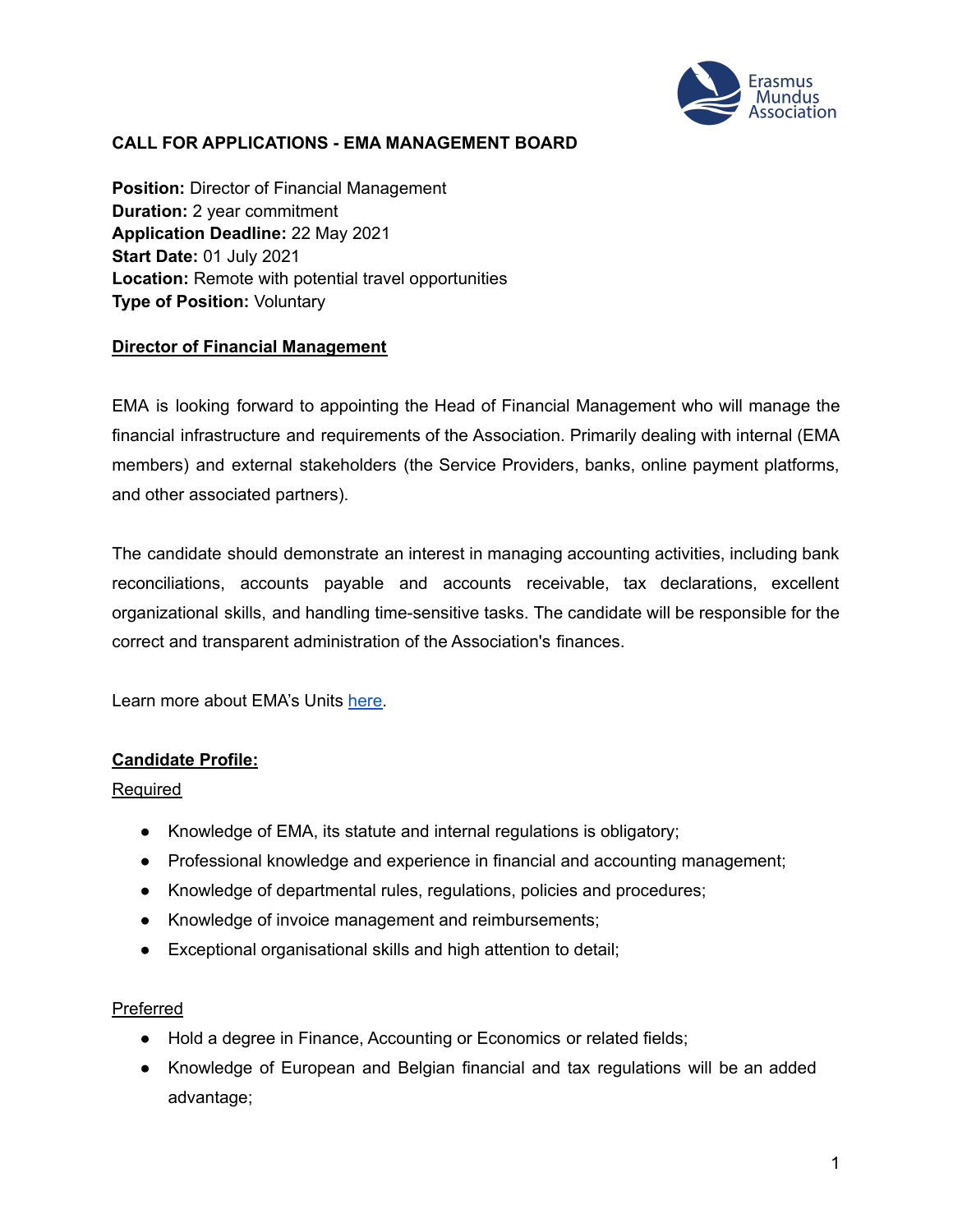- Advance knowledge of PayPal and/or other online payment platforms;
- Project management skills and IT literate, able to use project management and other tools such as Asana, Slack;
- Ability to work effectively with dynamic and diverse staff, and coordinate work with an across time zones and geographically distributed team;
- Excellent interpersonal and communication skills;

# **Responsibilities:**

- Develop an adequate and stable financial infrastructure and financial mechanism/system of the Association;
- To establish and manage an overarching financial policy and standard operating procedures for all financial issues;
- Ensure adherence to financial laws and guidelines;
- To drive the financial planning of EMA by analyzing its performance and risks;
- Plan, organize, audit, account for and control the Association's finances and and EMA's transactions (such as, but not limited to, honorariums, sponsorships, project or other grants, refunds, reimbursements, receipts and invoices), necessary for its continuous operations and activities;
- Review, monitor and manage budgets for events and projects;
- Produce financial reports/statements and any other required financial documentation;
- Develop strategies that work to minimise financial risks;
- Oversee all audit and internal control operations;
- Contribute towards development of EMA´s fundraising strategy and manage relationships with partners and investors;
- Assist the leadership in making strategic financial decisions for the sustainability of the Association;
- Conduct analysis to make forecasts and report to management board;
- Retain constant awareness of the EMA´s financial position and acting to prevent problems.

*For detailed objectives and functions of the Financial Management Unit, refer to EMA's [Internal](https://www.em-a.eu/documents) [Regulations](https://www.em-a.eu/documents), clause 2.*

# **Potential Benefit**

The position is on a volunteer basis, and you will be able to: